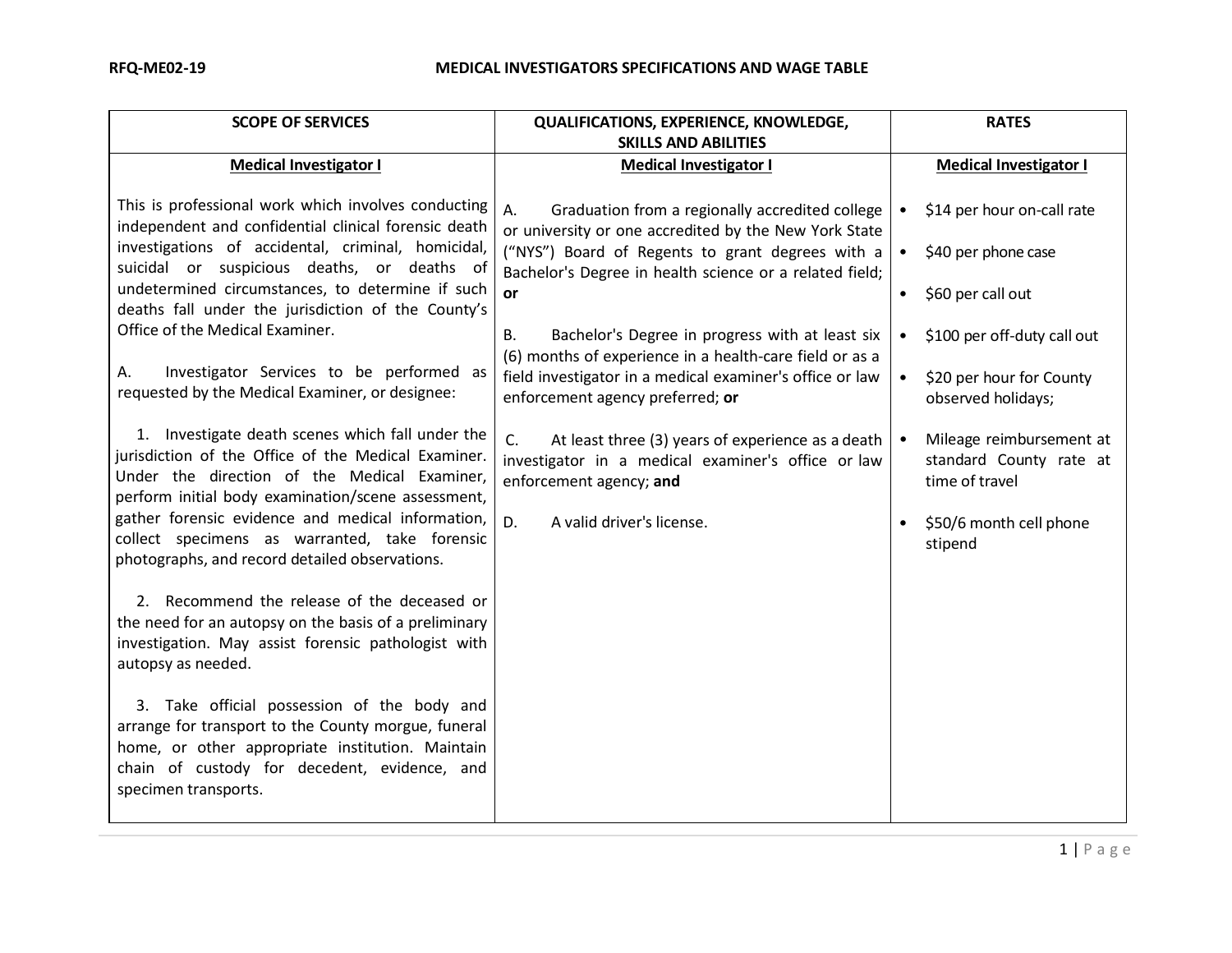4. Make field investigations of facts surrounding deaths, which include interviewing witnesses, and reviewing police records, hospital records, committals, mental status, financial status/problems, events leading to death, and facts leading to victim identification.

5. Obtain or coordinate positive identification of bodies through visual personal identifications, affidavits, x-rays, dental records, descriptive evidence, fingerprint evidence, or whatever appropriate means necessary.

6. Provide information to the next of kin and other family members of the deceased regarding cause of death, manner, and circumstances surrounding the death.

7. Maintain constant and proper liaison with federal, state, and local officials, hospitals, law enforcement, hospice staff, funeral directors, the medical community, ambulance and other first responders, prison officials, court personnel, and the legal community.

8. Prepare detailed and accurate reports in a timely manner in accordance with all medical and legal rules and regulations.

9. Testify in court and serve as an expert witness.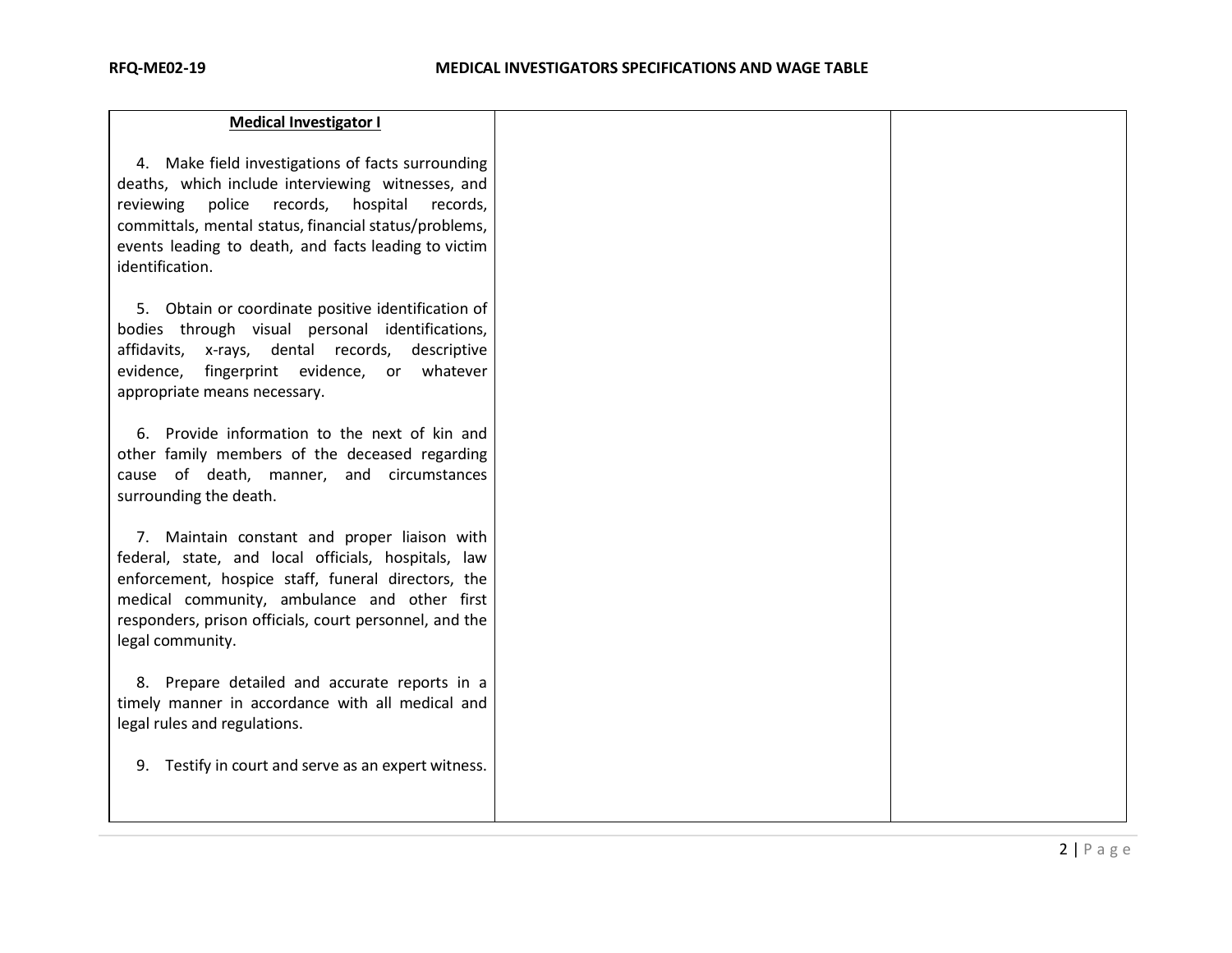| <b>Medical Investigator I</b>                                                                                                                                                                                                                                                                                                                                                                                                                    |  |
|--------------------------------------------------------------------------------------------------------------------------------------------------------------------------------------------------------------------------------------------------------------------------------------------------------------------------------------------------------------------------------------------------------------------------------------------------|--|
| 10. Attend training as determined appropriate by<br>the County's Commissioner of Health, Medical<br>Examiner, and/or Principal Medical Investigator.                                                                                                                                                                                                                                                                                             |  |
| 11. Perform other services/duties as assigned.                                                                                                                                                                                                                                                                                                                                                                                                   |  |
| В.<br>Requirements:                                                                                                                                                                                                                                                                                                                                                                                                                              |  |
| 1. Scheduling: On or before the 20 <sup>"</sup> of each<br>month, Consultant will provide sufficient dates<br>reflecting availability to work, so that a minimum of<br>five (5) shifts per month may be scheduled for the<br>following month. Failure to either submit availability<br>in a timely manner, or provide a sufficient number of<br>dates so that five (5) shifts can be scheduled, may<br>result in Consultant not being scheduled. |  |
| 2. Meeting Attendance: Consultant will attend at<br>least ten (10) of twelve (12) investigator meetings<br>each year. Attendance at less than ten (10) meetings<br>per year, or absence from more than two (2)<br>consecutive monthly meetings at any point in a year,<br>may result in Consultant not being scheduled to<br>work.                                                                                                               |  |
| 3. Invoicing:<br>Monthly<br>invoices<br>must<br>be<br>submitted no later than the $10^{th}$ of the month for the<br>prior month's services. No Consultant that has an<br>outstanding invoice will be scheduled to work.<br>4. Physical condition commensurate with the                                                                                                                                                                           |  |
| demands of the position.                                                                                                                                                                                                                                                                                                                                                                                                                         |  |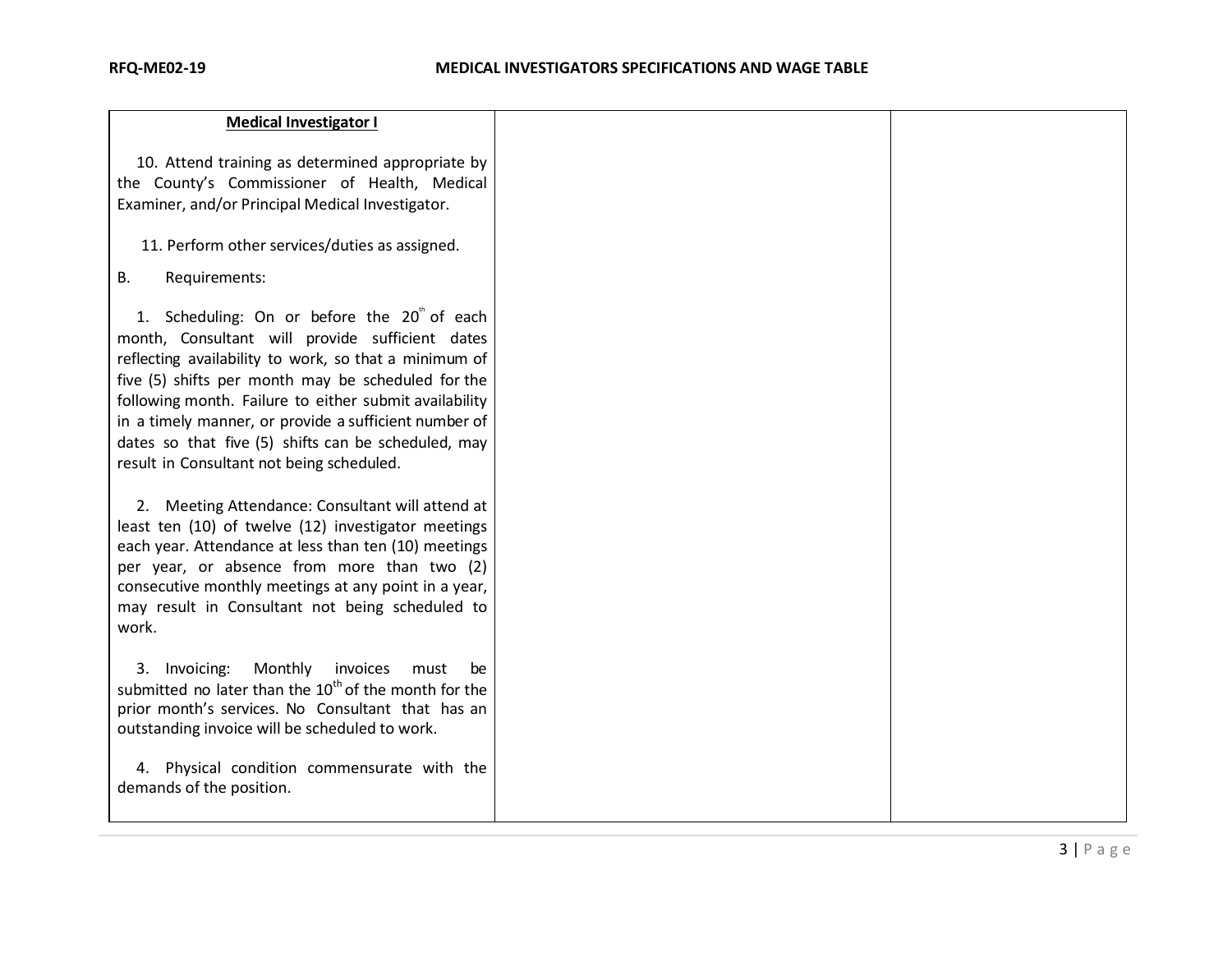| <b>Medical Investigator II</b>                                                                                                                                                                                                                                                                                                                                                                                                                                                                                                                                                                                                                                                                                                                                                                                                                                                                                                                                                                                                                                                                                                                                                                                                                                     | <b>Medical Investigator II</b>                                                                                                                                                                                                                                                                                                                                                                                                                                                                                                                                                                                                                                                                         |                                                                                         | <b>Medical Investigator II</b>                                                                                                                                                                                                                                         |
|--------------------------------------------------------------------------------------------------------------------------------------------------------------------------------------------------------------------------------------------------------------------------------------------------------------------------------------------------------------------------------------------------------------------------------------------------------------------------------------------------------------------------------------------------------------------------------------------------------------------------------------------------------------------------------------------------------------------------------------------------------------------------------------------------------------------------------------------------------------------------------------------------------------------------------------------------------------------------------------------------------------------------------------------------------------------------------------------------------------------------------------------------------------------------------------------------------------------------------------------------------------------|--------------------------------------------------------------------------------------------------------------------------------------------------------------------------------------------------------------------------------------------------------------------------------------------------------------------------------------------------------------------------------------------------------------------------------------------------------------------------------------------------------------------------------------------------------------------------------------------------------------------------------------------------------------------------------------------------------|-----------------------------------------------------------------------------------------|------------------------------------------------------------------------------------------------------------------------------------------------------------------------------------------------------------------------------------------------------------------------|
| This is professional work which involves conducting<br>independent and confidential clinical forensic death<br>investigations of accidental, criminal, homicidal,<br>suicidal or suspicious deaths, or deaths of<br>undetermined circumstances, to determine if such<br>deaths fall under the jurisdiction of the County's<br>Office of the Medical Examiner.<br>Investigator Services to be performed as<br>А.<br>requested by the Medical Examiner, or designee:<br>1. Investigate death scenes which fall under the<br>jurisdiction of the Office of the Medical Examiner.<br>Under the direction of the Medical Examiner,<br>perform initial body examination/scene assessment,<br>gather forensic evidence and medical information,<br>collect specimens as warranted, take forensic<br>photographs, and record detailed observations.<br>2. Recommend the release of the deceased or<br>the need for an autopsy on the basis of a preliminary<br>investigation. May assist forensic pathologist with<br>autopsy as needed.<br>3. Take official possession of the body and<br>arrange for transport to the County morgue, funeral<br>home, or other appropriate institution. Maintain<br>chain of custody for decedent, evidence, and<br>specimen transports. | Α.<br>Graduation from a regionally accredited college<br>or university or one accredited by the NYS Board of<br>Regents to grant degrees with a Bachelor's Degree in<br>health science or a related field; or<br><b>B.</b><br>Bachelor's Degree in progress with at least two<br>(2) years of experience as a medicolegal investigator<br>in a medical examiner's office or law enforcement<br>agency preferred; or<br>C.<br>At least four (4) years of experience as a<br>medicolegal investigator in a medical examiner's<br>office or law enforcement agency; and<br>D.<br>ABMDI certification (basic)<br>recommended<br>within one (1) year of appointment; and<br>E.<br>A valid driver's license. | $\bullet$<br>$\bullet$<br>$\bullet$<br>$\bullet$<br>$\bullet$<br>$\bullet$<br>$\bullet$ | \$16 per hour on-call rate<br>\$40 per phone case<br>\$60 per call out<br>\$100 per off-duty call out<br>\$20 per hour for County<br>observed holidays;<br>Mileage reimbursement at<br>standard County rate at<br>time of travel<br>\$50/6 month cell phone<br>stipend |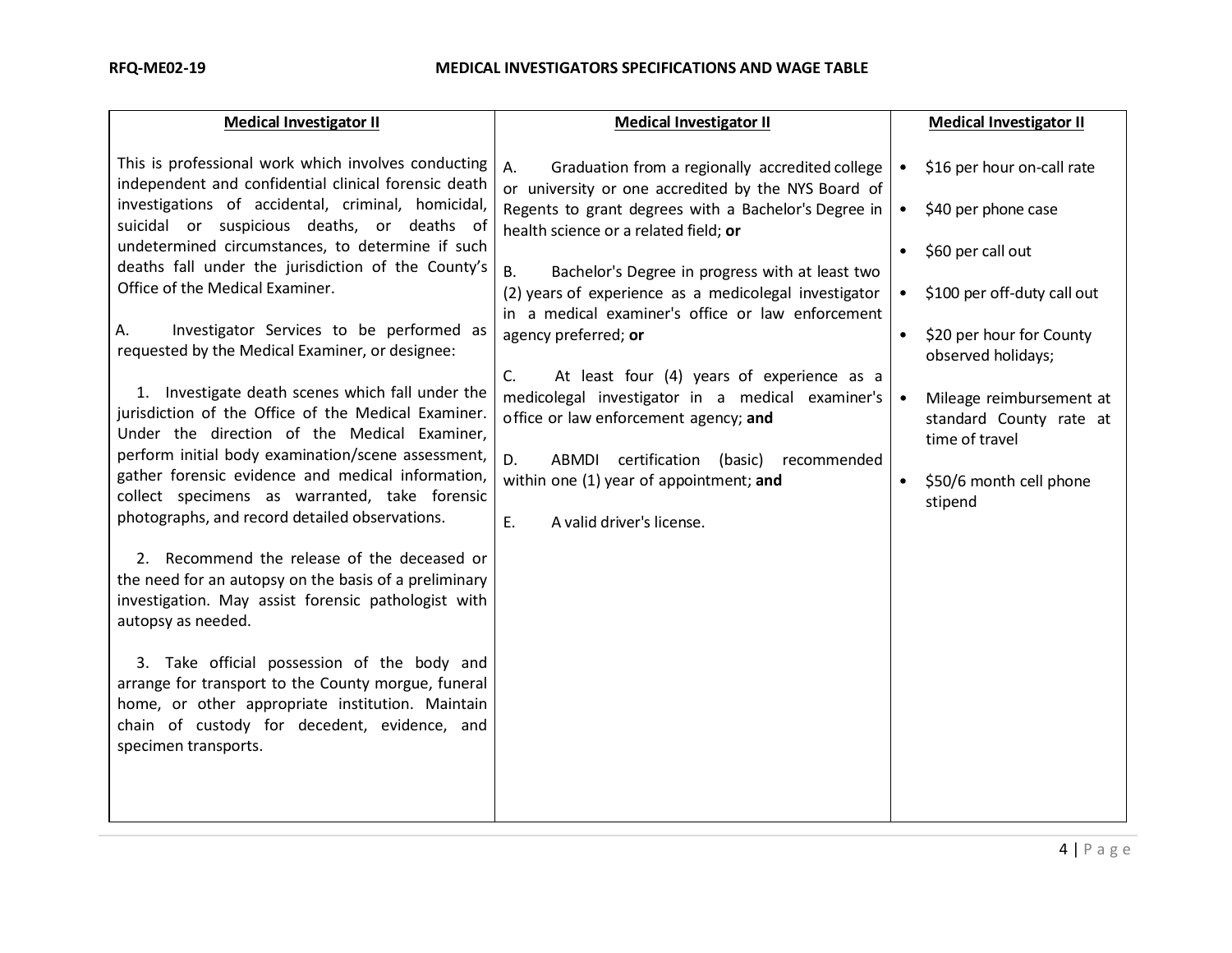| <b>Medical Investigator II</b>                                                                                                                                                                                                                                                                     |  |
|----------------------------------------------------------------------------------------------------------------------------------------------------------------------------------------------------------------------------------------------------------------------------------------------------|--|
| Make field investigations of facts surrounding<br>4.<br>deaths, which include interviewing witnesses, and<br>reviewing police<br>records, hospital<br>records,<br>committals, mental status, financial status/problems,<br>events leading to death, and facts leading to victim<br>identification. |  |
| 5.<br>Obtain or coordinate positive identification of<br>bodies through visual personal identifications,<br>affidavits, x-rays, dental records,<br>descriptive<br>evidence, fingerprint evidence, or whatever<br>appropriate means necessary.                                                      |  |
| 6.<br>Provide information to the next of kin and<br>other family members of the deceased regarding<br>cause of death, manner, and circumstances<br>surrounding the death.                                                                                                                          |  |
| Maintain constant and proper liaison with<br>7.<br>federal, state, and local officials, hospitals, law<br>enforcement, hospice staff, funeral directors, the<br>medical community, ambulance and other first<br>responders, prison officials, court personnel, and the<br>legal community.         |  |
| Prepare detailed and accurate reports in a<br>8.<br>timely manner in accordance with all medical and<br>legal rules and regulations.                                                                                                                                                               |  |
| 9.<br>Testify in court and serve as an expert witness.                                                                                                                                                                                                                                             |  |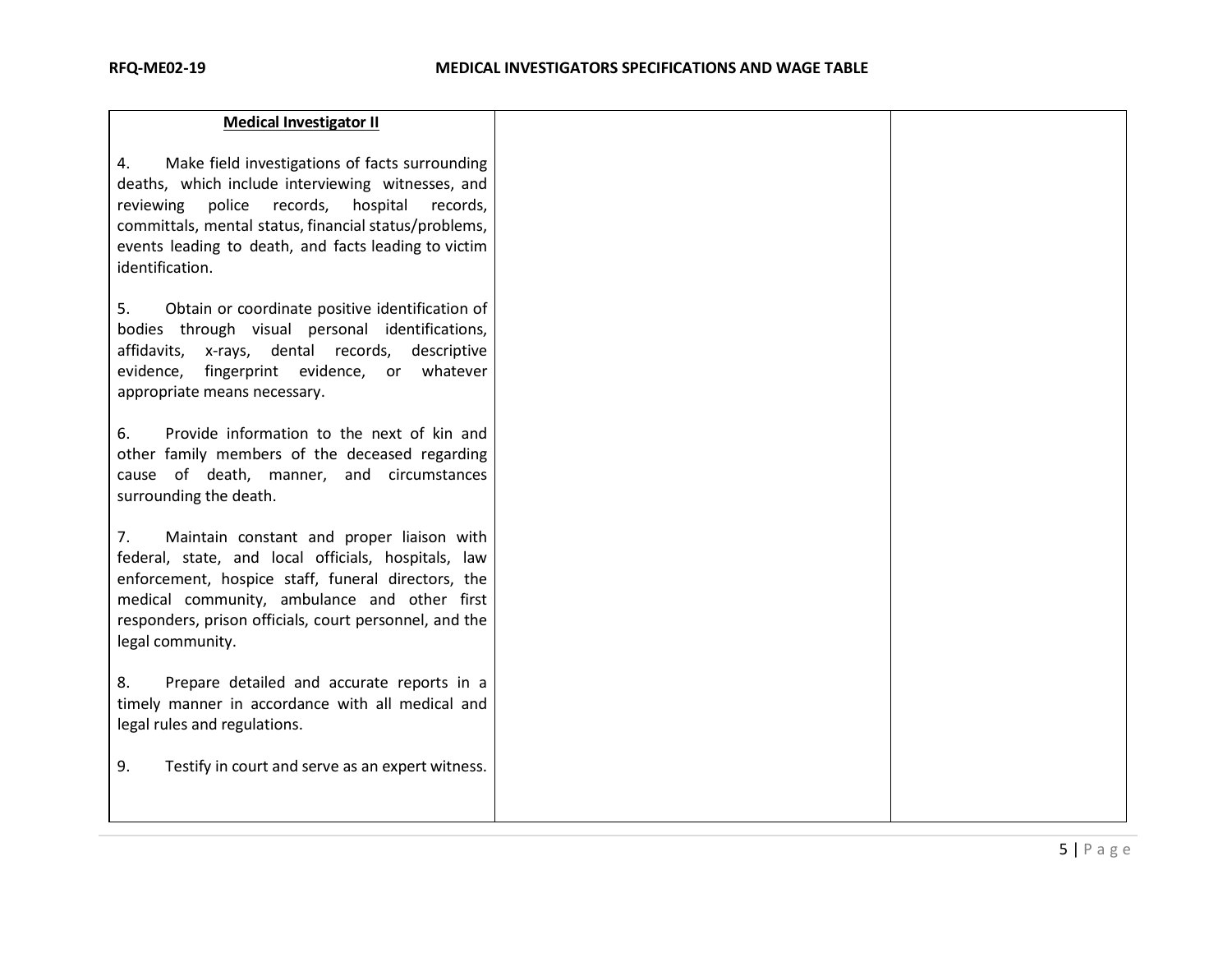| <b>Medical Investigator II</b>                                                                                                                                                                                                                                                                                                                                                                                                                       |  |
|------------------------------------------------------------------------------------------------------------------------------------------------------------------------------------------------------------------------------------------------------------------------------------------------------------------------------------------------------------------------------------------------------------------------------------------------------|--|
| Attend training as determined appropriate by<br>10.<br>the County's Commissioner of Health, Medical<br>Examiner, and/or Principal Medical Investigator.<br>11.<br>Perform other services/duties as assigned.                                                                                                                                                                                                                                         |  |
| <b>B.</b><br>Requirements:                                                                                                                                                                                                                                                                                                                                                                                                                           |  |
| Scheduling: On or before the 20 <sup>th</sup> of each<br>1.<br>month, Consultant will provide sufficient dates<br>reflecting availability to work, so that a minimum of<br>five (5) shifts per month may be scheduled for the<br>following month. Failure to either submit availability<br>in a timely manner, or provide a sufficient number of<br>dates so that five (5) shifts can be scheduled, may<br>result in Consultant not being scheduled. |  |
| 2.<br>Meeting Attendance: Consultant will attend at<br>least ten (10) of twelve (12) investigator meetings<br>each year. Attendance at less than ten (10) meetings<br>per year, or absence from more than two (2)<br>consecutive monthly meetings at any point in a year,<br>may result in Consultant not being scheduled to<br>work.                                                                                                                |  |
| 3.<br>Monthly<br>invoices<br>Invoicing:<br>must<br>be<br>submitted no later than the 10th of the month for<br>the prior month's services. No Consultant that has<br>an outstanding invoice will be scheduled to work.                                                                                                                                                                                                                                |  |
| 4.<br>Physical condition commensurate with the<br>demands of the position.                                                                                                                                                                                                                                                                                                                                                                           |  |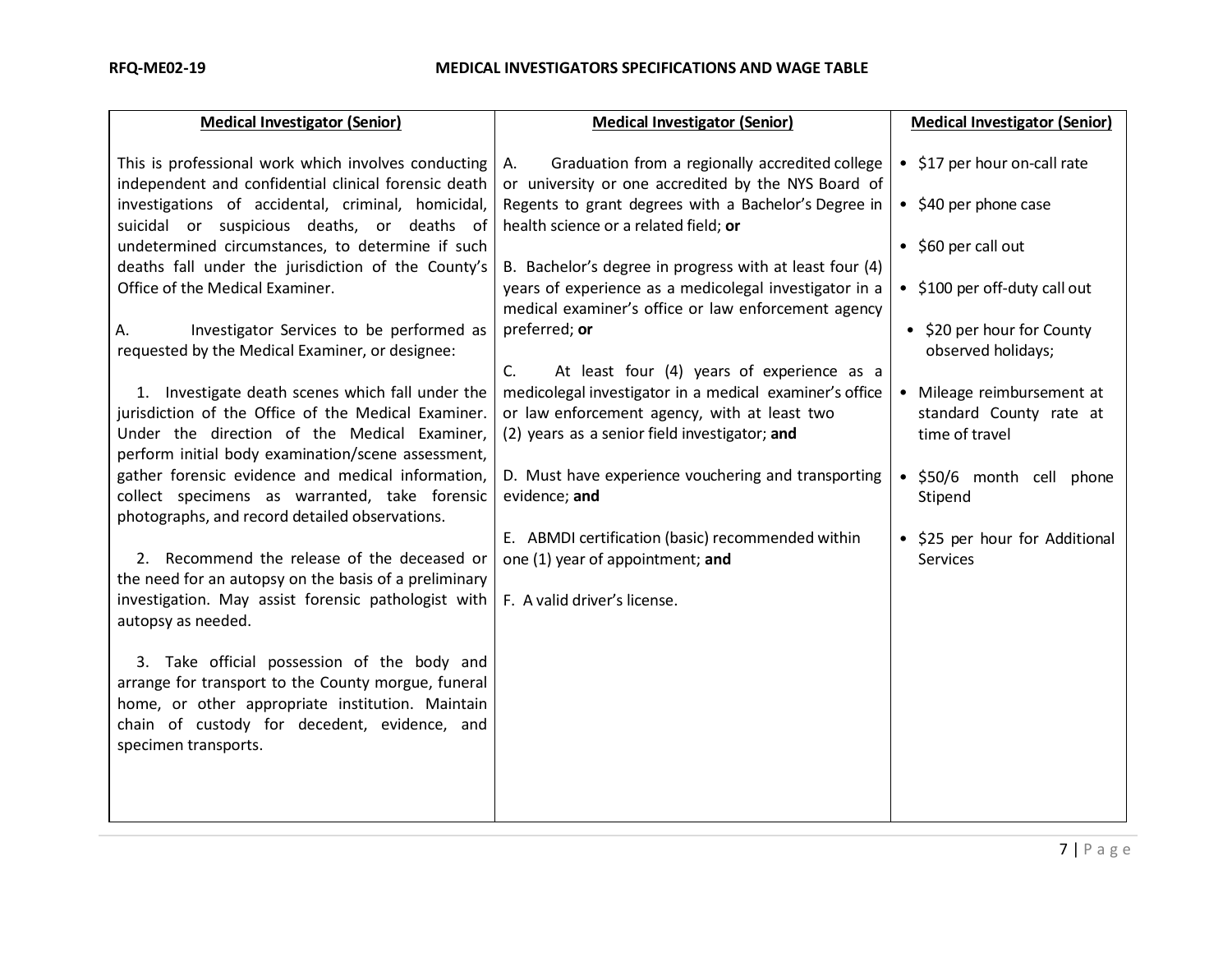| <b>Medical Investigator (Senior)</b>                                                                                                                                                                                                                                                         |  |
|----------------------------------------------------------------------------------------------------------------------------------------------------------------------------------------------------------------------------------------------------------------------------------------------|--|
| 4. Make field investigations of facts surrounding<br>deaths, which include interviewing witnesses, and<br>reviewing police<br>records, hospital records,<br>committals, mental status, financial status/problems,<br>events leading to death, and facts leading to victim<br>identification. |  |
| 5. Obtain or coordinate positive identification of<br>bodies through visual personal identifications,<br>affidavits, x-rays, dental records, descriptive<br>evidence, fingerprint evidence, or whatever<br>appropriate means necessary.                                                      |  |
| 6. Provide information to the next of kin and<br>other family members of the deceased regarding<br>cause of death, manner, and circumstances<br>surrounding the death.                                                                                                                       |  |
| 7. Maintain constant and proper liaison with<br>federal, state, and local officials, hospitals, law<br>enforcement, hospice staff, funeral directors, the<br>medical community, ambulance and other first<br>responders, prison officials, court personnel, and the<br>legal community.      |  |
| 8. Prepare detailed and accurate reports in a<br>timely manner in accordance with all medical and<br>legal rules and regulations.                                                                                                                                                            |  |
| Testify in court and serve as an expert witness.<br>9.                                                                                                                                                                                                                                       |  |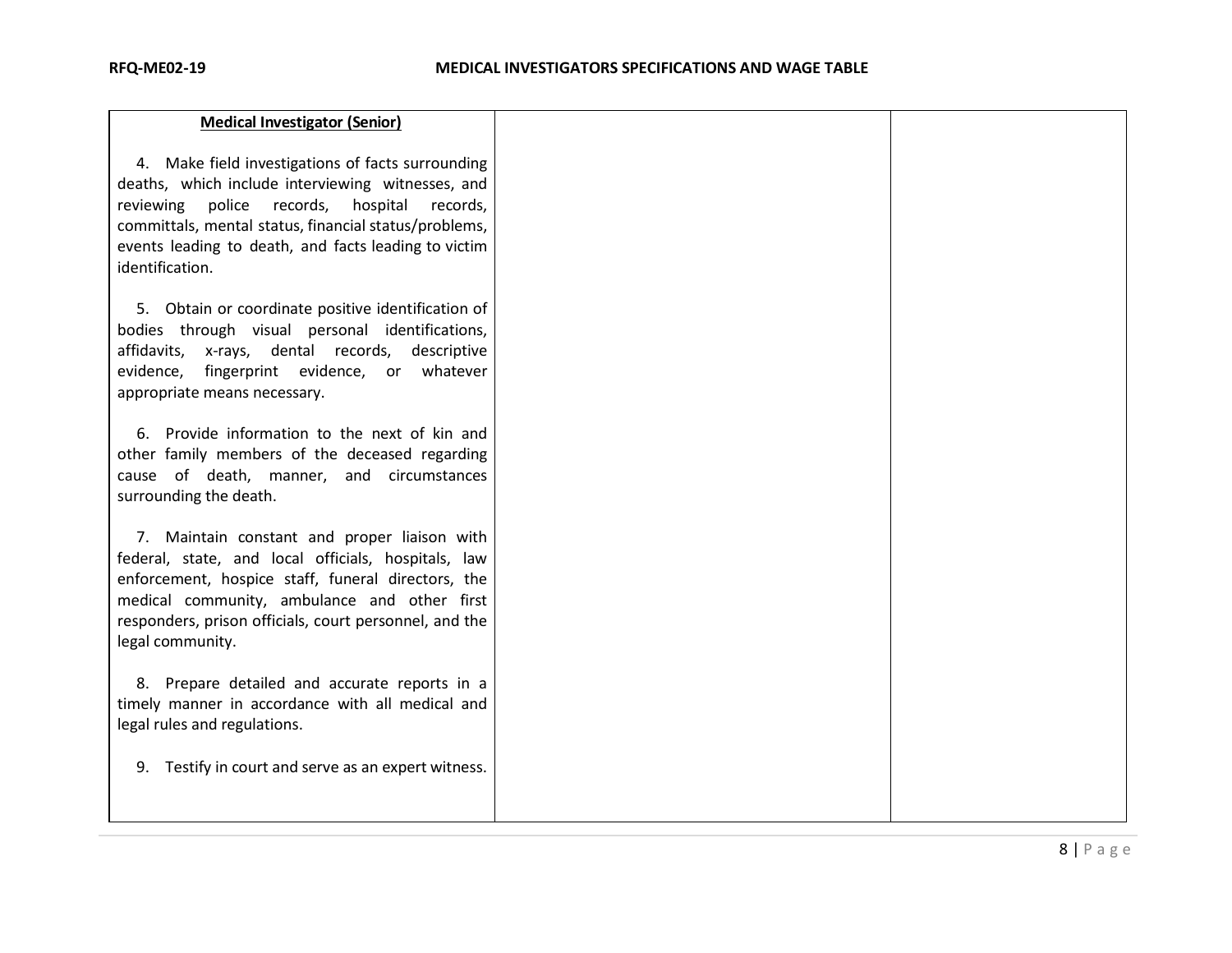| <b>Medical Investigator (Senior)</b>                                                                                                                                        |  |
|-----------------------------------------------------------------------------------------------------------------------------------------------------------------------------|--|
| 10. Attend training as determined appropriate by<br>the County's Commissioner of Health, Medical<br>Examiner, and/or Principal Medical Investigator.                        |  |
| 11. Field calls from funeral homes regarding<br>autopsies, transports, and miscellaneous issues.                                                                            |  |
| 12. Notify police of autopsy schedule, and<br>coordinate attendance at autopsy as warranted.                                                                                |  |
| 13. Ensure that documents/photographs are<br>available for weekend autopsies.                                                                                               |  |
| 14. Mitigate issues with relatives of decedents,<br>including timing of autopsies, decedent property<br>issues, obtaining medical records, and securing<br>autopsy reports. |  |
| 15. Participate in community<br>activities<br>represent Medical Examiner's Office as requested.                                                                             |  |
| 16. Prepare and present community education<br>programs.                                                                                                                    |  |
| 17. Perform other services/duties as assigned.                                                                                                                              |  |
|                                                                                                                                                                             |  |
|                                                                                                                                                                             |  |
|                                                                                                                                                                             |  |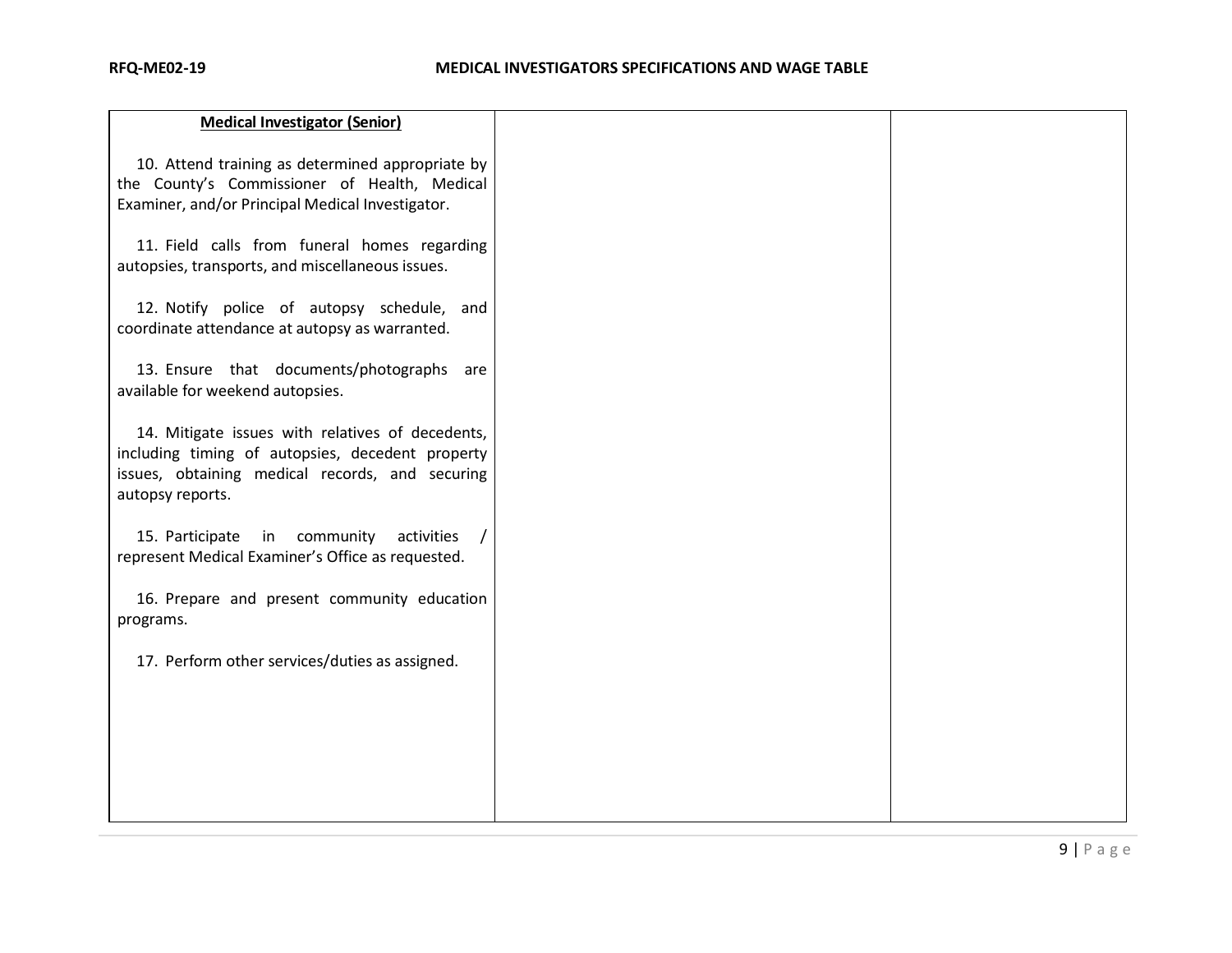| <b>Medical Investigator (Senior)</b>                                                                                                                                                                                                                             |
|------------------------------------------------------------------------------------------------------------------------------------------------------------------------------------------------------------------------------------------------------------------|
| <b>Additional Services:</b><br>В.                                                                                                                                                                                                                                |
| When directed by the Medical Examiner, or<br>designee, Consultant may perform such Additional<br>Services as listed in this Section B. Such Additional<br>Services will not be performed simultaneously with<br>other services and will be scheduled separately. |
| 1. Serve as liaison to hospitals, physicians, and<br>laboratories in procuring medical records and lab<br>specimens.                                                                                                                                             |
| 2. Serve as liaison to police agencies, funeral<br>homes, and families concerning evidence and the<br>disposition of personal property. Transfer evidence<br>and property as necessary. Ensure chain of custody.                                                 |
| 3. Coordinate with police and associates of the<br>deceased to identify/locate next of kin.                                                                                                                                                                      |
| 4. Monitor holding times of death certificates.<br>File death certificates within seventy-two (72) hours,<br>when warranted, in compliance with NYS law.                                                                                                         |
| 5. Coordinate with the County's Department of<br>Social Services to arrange for County burial of<br>unclaimed remains, as appropriate.                                                                                                                           |
| 6. Coordinate<br>out-of-country<br>for<br>burial<br>(embassy liaison) when warranted.                                                                                                                                                                            |
|                                                                                                                                                                                                                                                                  |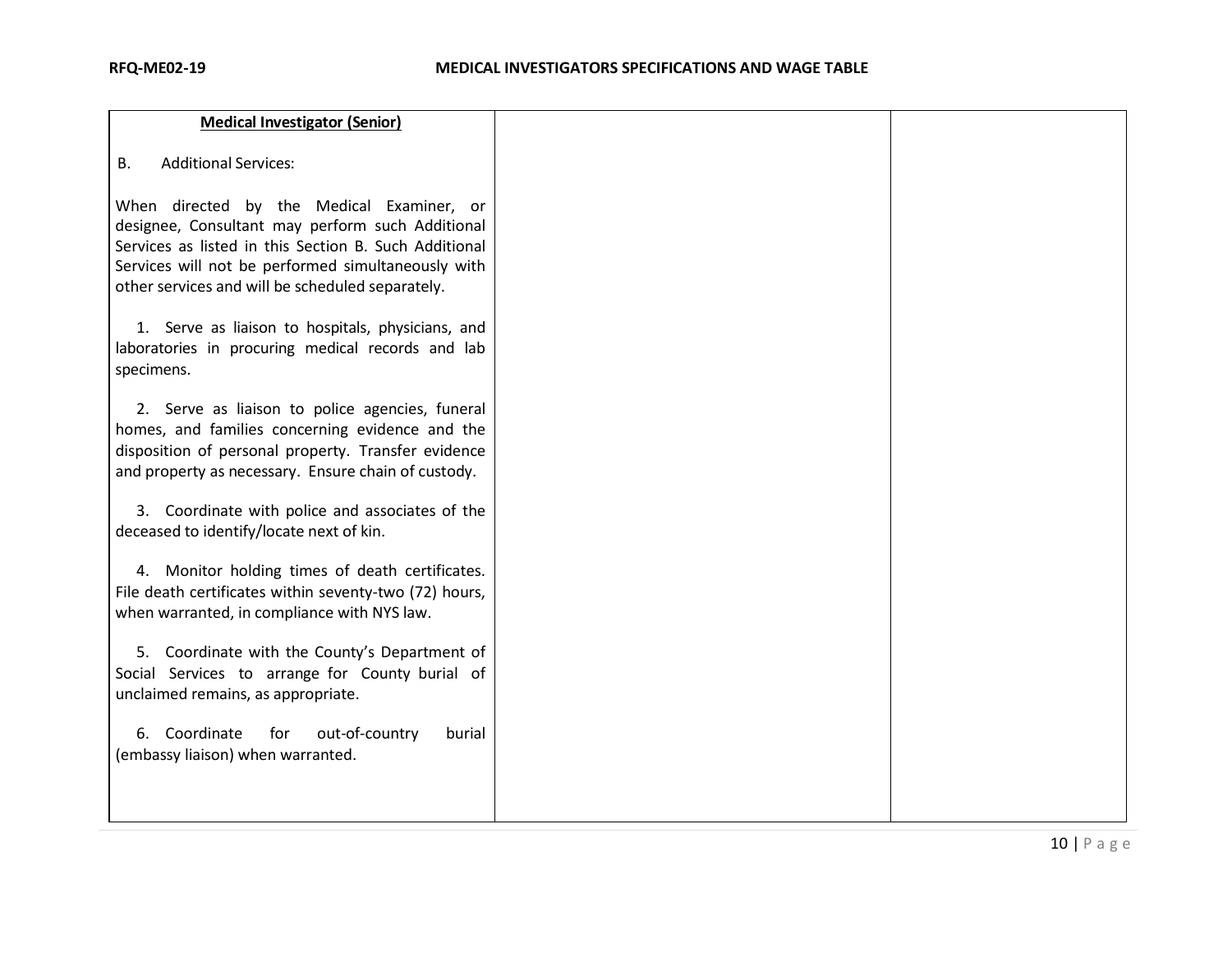| <b>RFQ-ME02-19</b>                                                                                                                                                                                                                         | MEDICAL INVESTIGATORS SPECIFICATIONS AND WAGE TABLE |  |
|--------------------------------------------------------------------------------------------------------------------------------------------------------------------------------------------------------------------------------------------|-----------------------------------------------------|--|
| <b>Medical Investigator (Senior)</b>                                                                                                                                                                                                       |                                                     |  |
| 7. Assist in the preparation of state and federal<br>grant applications and funding requests. Ensure<br>compliance with grant reporting requirements.                                                                                      |                                                     |  |
| preparation<br>8.<br>Assist<br>in<br>the<br>of<br>and<br>maintenance of the Medical Examiner's Office Mass<br>Fatality Response Plan and Operations Manual.<br>Attend disaster drills and participate in regional<br>disaster task forces. |                                                     |  |
| 9. Conduct<br>background<br>investigations<br>0f<br>prospective Medical Investigators and interns, and<br>retrieve investigator equipment upon separation.                                                                                 |                                                     |  |
| 10. Conduct and/or assist in infant/child death<br>investigations, including scene reenactments, under<br>the direction of the Medical Examiner.                                                                                           |                                                     |  |
| 11. Participate in child fatality review meetings in<br>cooperation with investigative and support agencies.                                                                                                                               |                                                     |  |
| 12. Perform other services/duties as assigned.                                                                                                                                                                                             |                                                     |  |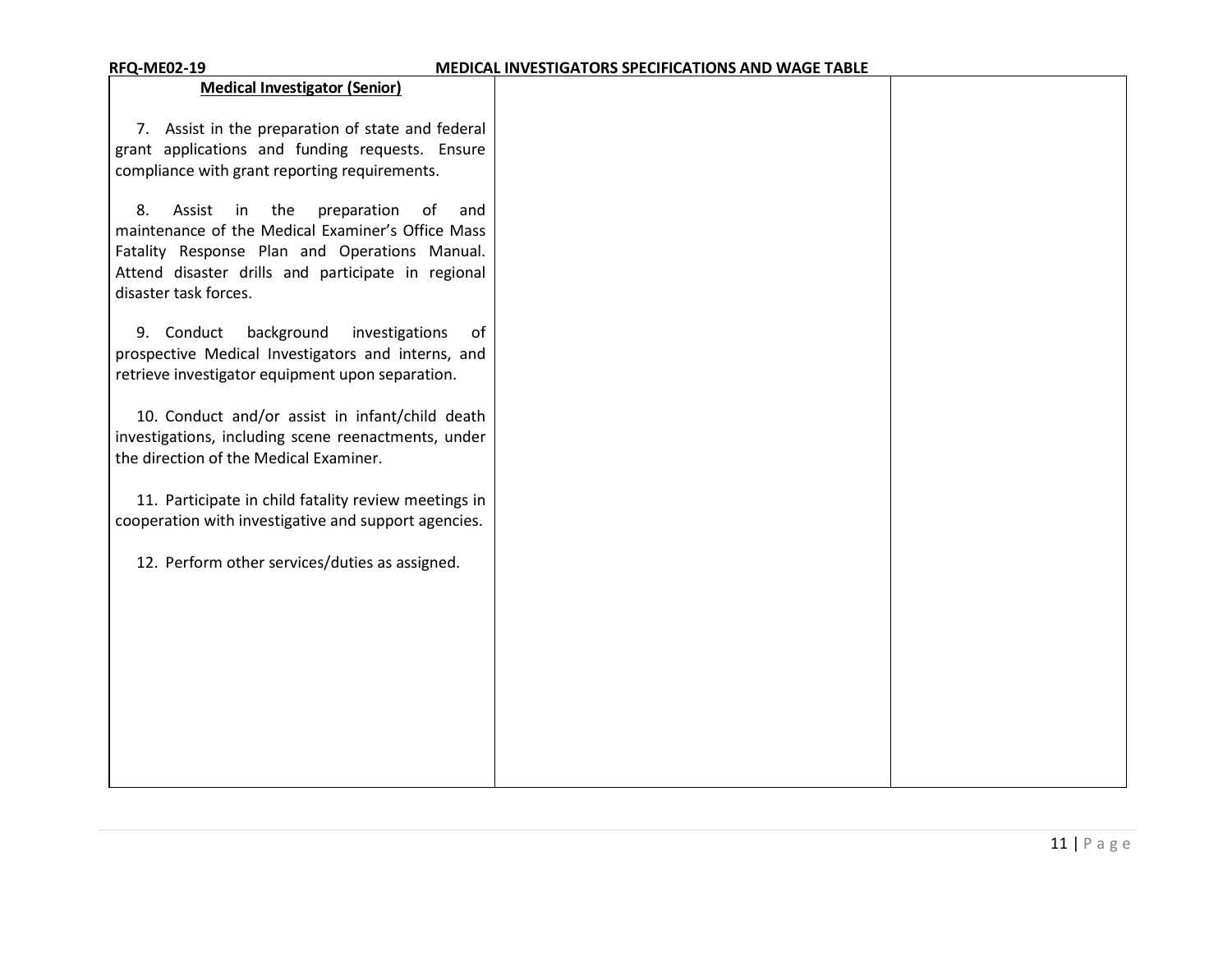### **Medical Investigator (Senior)**

| J. | Requirements: |
|----|---------------|
|----|---------------|

1. Scheduling: On or before the  $20^{\degree}$  of each month, Consultant will provide sufficient dates reflecting availability to work, so that a minimum of five (5) shifts per month may be scheduled for the following month. Failure to either submit availability in a timely manner, or provide a sufficient number of dates so that five (5) shifts can be scheduled, may result in Consultant not being scheduled.

2. Meeting Attendance: Consultant will attend at least ten (10) of twelve (12) investigator meetings each year. Attendance at less than ten (10) meetings per year, or absence from more than two (2) consecutive monthly meetings at any point in a year, may result in Consultant not being scheduled to work.

3. Invoicing: Monthly invoices must be submitted no later than the  $10^{th}$  of the month for the prior month's services. No Consultant that has an outstanding invoice will be scheduled to work.

4. Physical condition commensurate with the demands of the position.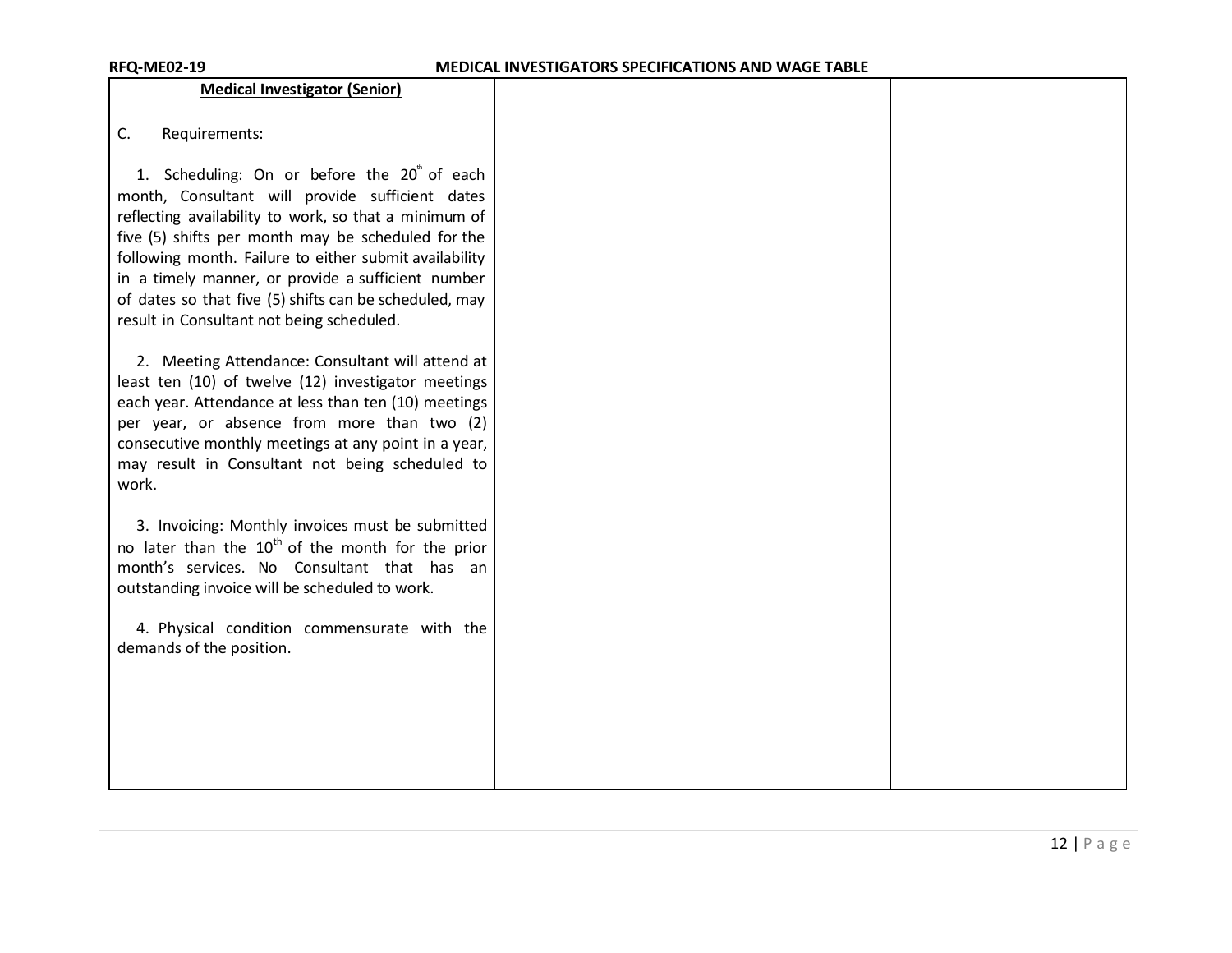| <b>Medical Investigator (Principal)</b>                                                                                                                                                                                                                                                                                                                                                                                                                                                        | <b>Medical Investigator (Principal)</b>                                                                      |           | <b>Medical Investigator</b>                                                                                             |
|------------------------------------------------------------------------------------------------------------------------------------------------------------------------------------------------------------------------------------------------------------------------------------------------------------------------------------------------------------------------------------------------------------------------------------------------------------------------------------------------|--------------------------------------------------------------------------------------------------------------|-----------|-------------------------------------------------------------------------------------------------------------------------|
|                                                                                                                                                                                                                                                                                                                                                                                                                                                                                                |                                                                                                              |           | (Principal)                                                                                                             |
| This is professional work which involves conducting<br>independent and confidential clinical forensic death                                                                                                                                                                                                                                                                                                                                                                                    | Graduation from a regionally accredited college<br>A.<br>or university or one accredited by the NYS Board of | $\bullet$ | \$30 per hour on-call rate                                                                                              |
| investigations of accidental, criminal, homicidal,<br>suicidal or suspicious deaths, or deaths of<br>undetermined circumstances, to determine if such                                                                                                                                                                                                                                                                                                                                          | Regents to grant degrees with a Master's Degree<br>preferred; and                                            | $\bullet$ | \$40 per phone case                                                                                                     |
| deaths fall under the jurisdiction of the County's<br>Office of the Medical Examiner.                                                                                                                                                                                                                                                                                                                                                                                                          | At least five (5) years of experience as a<br>B.<br>medicolegal investigator in which at least three (3)     | $\bullet$ | \$60 per call out                                                                                                       |
| Investigator Services to be performed as<br>А.                                                                                                                                                                                                                                                                                                                                                                                                                                                 | years were served in the capacity of a senior<br>medicolegal investigator; and                               | $\bullet$ | \$100 per off-duty call out                                                                                             |
| requested by the Medical Examiner, or designee:                                                                                                                                                                                                                                                                                                                                                                                                                                                | C. Advanced ABMDI certification recommended                                                                  | $\bullet$ | Mileage reimbursement at<br>standard County rate at                                                                     |
| 1. Investigate death scenes which fall under the<br>jurisdiction of the Office of the Medical Examiner.                                                                                                                                                                                                                                                                                                                                                                                        | within two (2) years of appointment; and                                                                     |           | time of travel                                                                                                          |
| Under the direction of the Medical Examiner,<br>perform initial body examination/scene assessment,<br>gather forensic evidence and medical information,<br>collect specimens as warranted, take forensic<br>photographs, and record detailed observations.<br>2. Recommend the release of the deceased or<br>the need for an autopsy on the basis of a preliminary<br>investigation. May assist forensic pathologist with<br>autopsy as needed.<br>3. Take official possession of the body and | D. A valid driver's license.                                                                                 | $\bullet$ | Cell phone supplied<br>by<br>County, if approved by<br>Chief Medical Examiner<br>and County's Commissioner<br>of Health |
| arrange for transport to the County morgue, funeral<br>home, or other appropriate institution. Maintain<br>chain of custody for decedent, evidence, and<br>specimen transports.                                                                                                                                                                                                                                                                                                                |                                                                                                              |           |                                                                                                                         |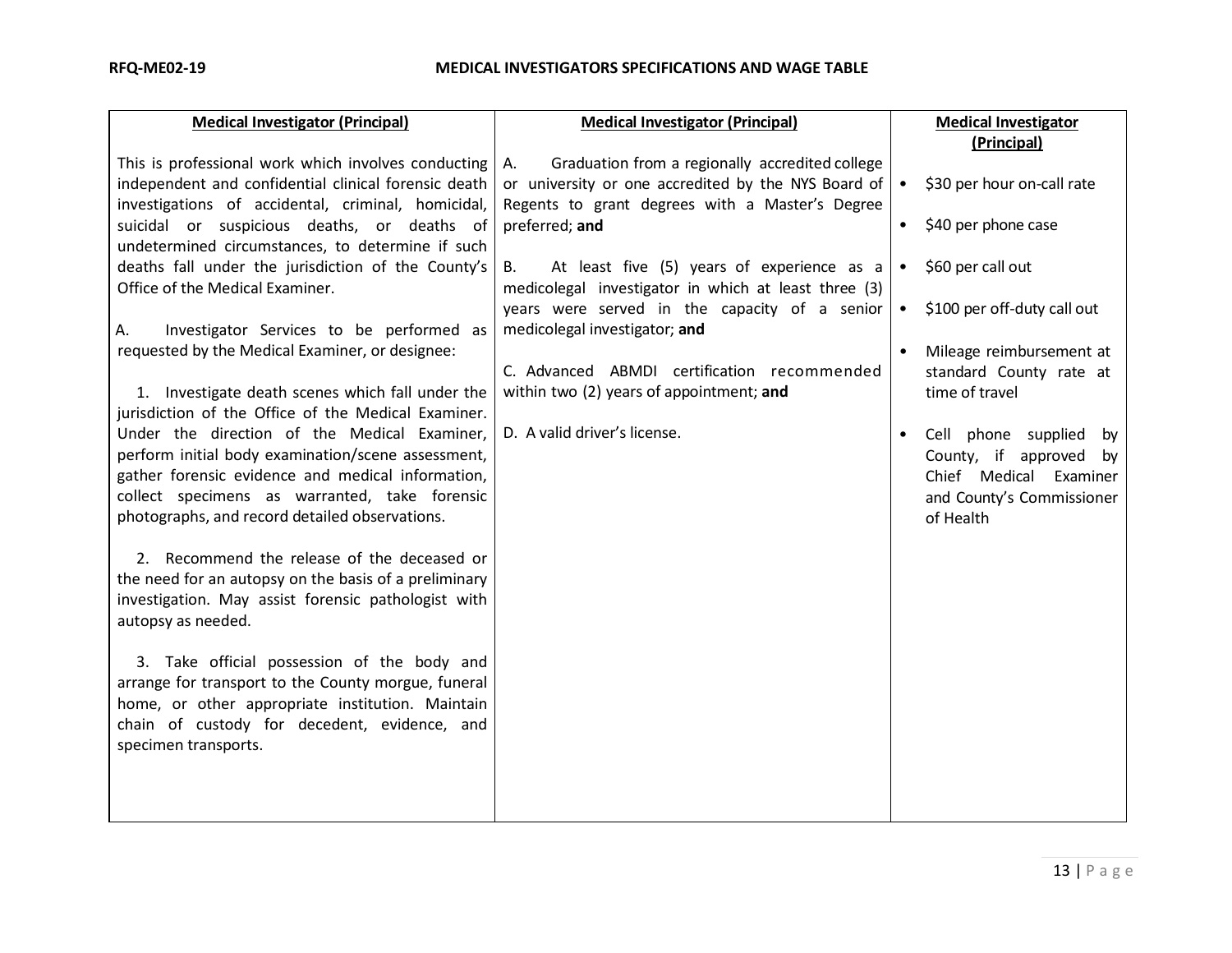| <b>Medical Investigator (Principal)</b>                                                                                                                                                                                                                                                         |  |
|-------------------------------------------------------------------------------------------------------------------------------------------------------------------------------------------------------------------------------------------------------------------------------------------------|--|
| 4. Make field investigations of facts surrounding<br>deaths, which include interviewing witnesses, and<br>reviewing police records,<br>hospital<br>records,<br>committals, mental status, financial status/problems,<br>events leading to death, and facts leading to victim<br>identification. |  |
| 5. Obtain or coordinate positive identification of<br>bodies through visual personal identifications,<br>affidavits, x-rays, dental records, descriptive<br>evidence, fingerprint evidence, or whatever<br>appropriate means necessary.                                                         |  |
| 6. Provide information to the next of kin and<br>other family members of the deceased regarding<br>cause of death, manner, and circumstances<br>surrounding the death.                                                                                                                          |  |
| 7. Maintain constant and proper liaison with<br>federal, state, and local officials, hospitals, law<br>enforcement, hospice staff, funeral directors, the<br>medical community, ambulance and other first<br>responders, prison officials, court personnel, and the<br>legal community.         |  |
| 8. Prepare detailed and accurate reports in a<br>timely manner in accordance with all medical and<br>legal rules and regulations.                                                                                                                                                               |  |
| 9. Testify in court and serve as an expert witness.                                                                                                                                                                                                                                             |  |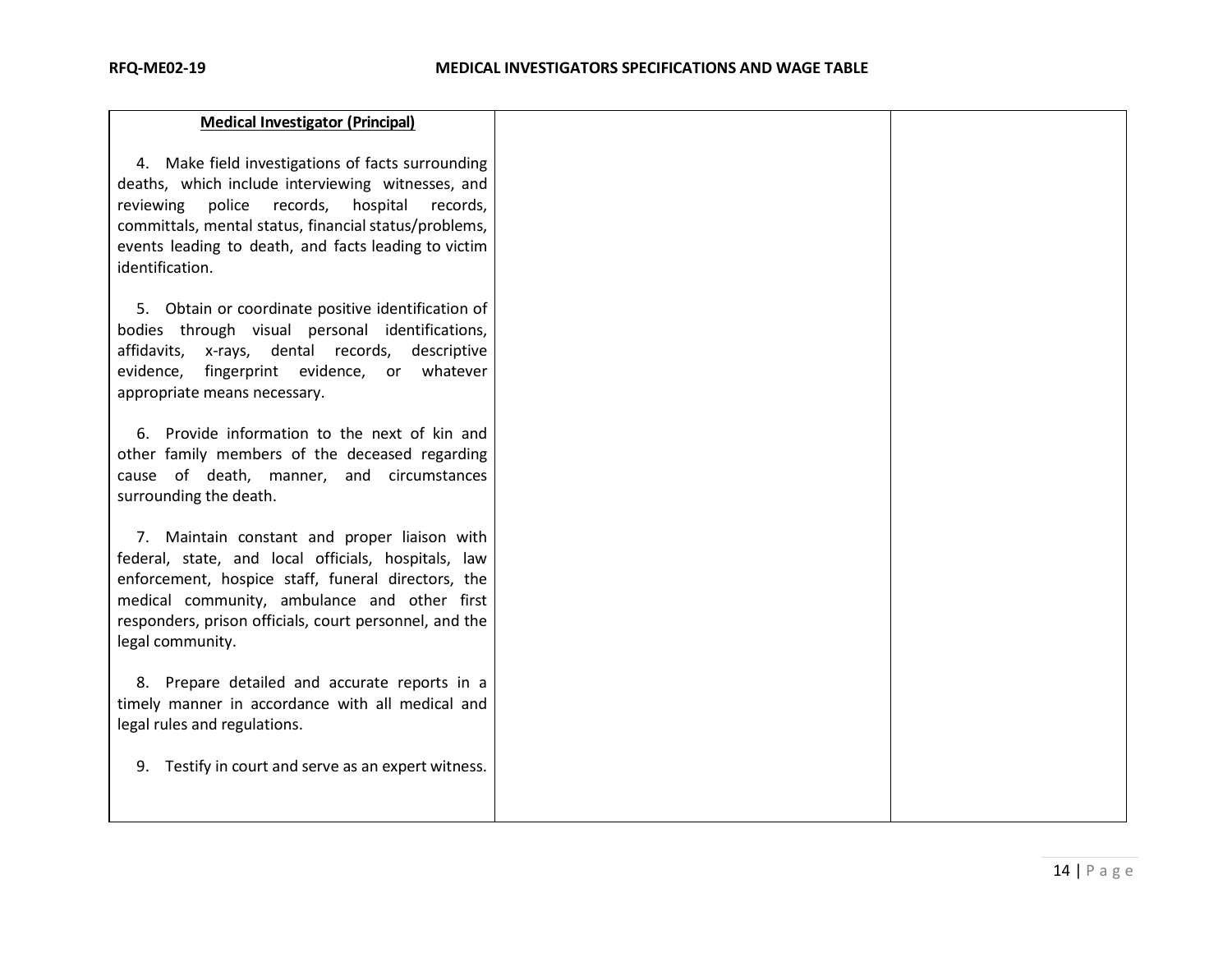| <b>Medical Investigator (Principal)</b>                                                                                                                                                                                                                                                                                         |  |
|---------------------------------------------------------------------------------------------------------------------------------------------------------------------------------------------------------------------------------------------------------------------------------------------------------------------------------|--|
| 10. Attend training as determined appropriate by<br>the Medical Examiner and/or the County's<br>Commissioner of Health.                                                                                                                                                                                                         |  |
| 11. Perform other services/duties as assigned.                                                                                                                                                                                                                                                                                  |  |
| Additional Responsibilities:<br><b>B.</b>                                                                                                                                                                                                                                                                                       |  |
| 1. Receive telephone calls, and coordinate cases<br>with other Medical Investigators as necessary.                                                                                                                                                                                                                              |  |
| 2. Schedule Medical Investigator shifts to ensure<br>adequate coverage twenty-four (24) hours a day,<br>seven (7) days a week.                                                                                                                                                                                                  |  |
| 3. Provide education and training of Medical<br>Investigators.                                                                                                                                                                                                                                                                  |  |
| 4. Review and proofread reports prepared by<br>other Medical Investigators.                                                                                                                                                                                                                                                     |  |
| C.<br>Requirements:                                                                                                                                                                                                                                                                                                             |  |
| 1. Meeting Attendance: Consultant will attend at<br>least ten (10) of twelve (12) investigator meetings<br>each year. Attendance at less than ten (10) meetings<br>per year, or absence from more than two (2)<br>consecutive monthly meetings at any point in a year,<br>may result in Consultant not being scheduled to work. |  |
|                                                                                                                                                                                                                                                                                                                                 |  |